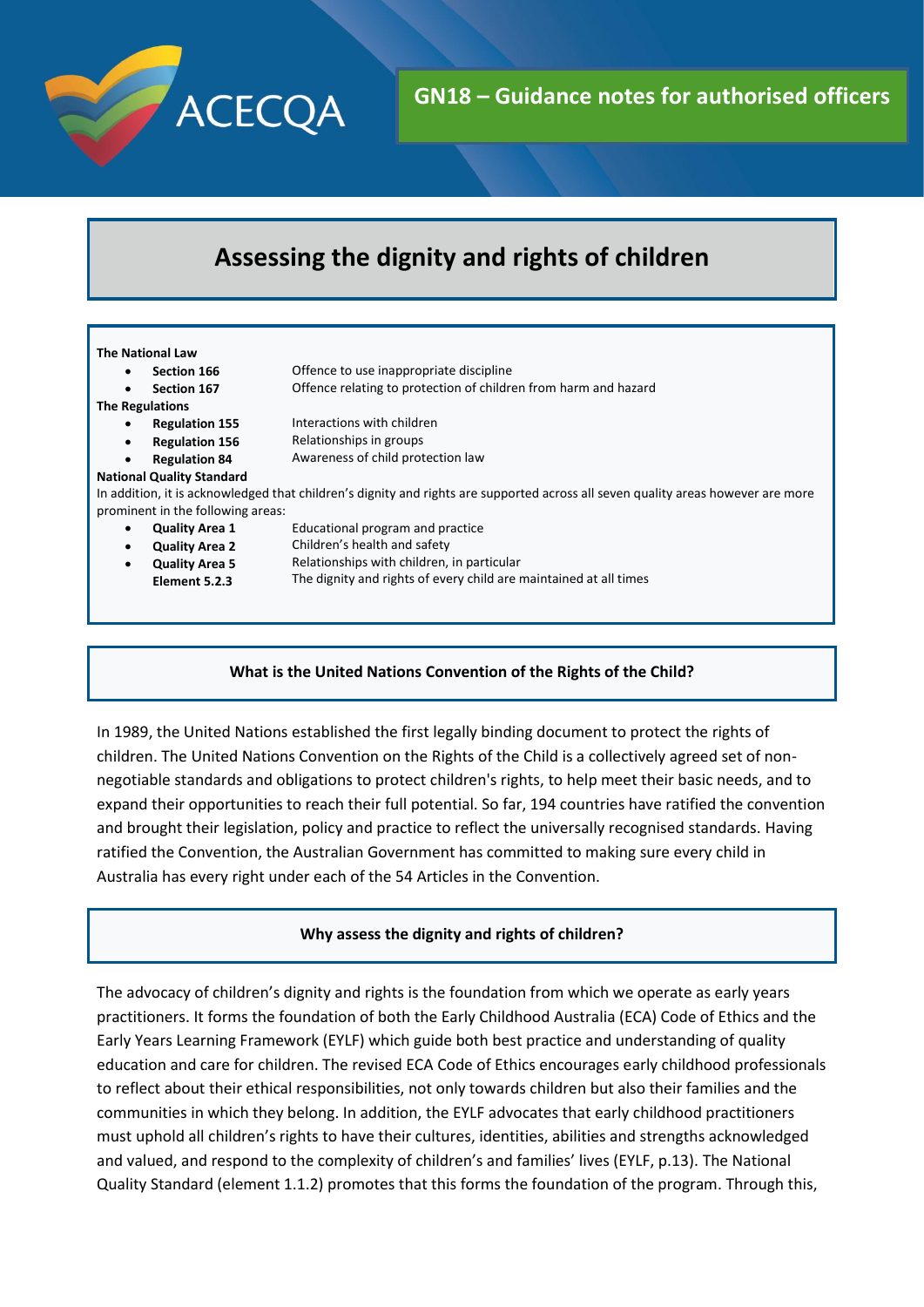

we endeavour to provide children with the skills and knowledge to become confident and active members of society.

# **What should Authorised Officers look for when considering if the dignity and rights of each child are being met?**

Authorised Officers need to bring their understanding of cultural competence to the assessment of the dignity and rights of children. The "universally recognised standards" outlined in the United Nations Convention of the Rights of the Child are still those of the majority group and they may be interpreted and enacted differently in different contexts. A simplified version of the CRC is available to support educators in their work with children. AOs may wish to familiarise themselves with this resource and consider how it is reflected in educators work with children.

An authorised officer may look for examples of educators:

# **Children's Identity and Agency**

- providing play and relaxation opportunities appropriate to each child
- ensuring each child is provided with opportunities and experiences based on interests, strengths and needs
- fostering each child's individuality and talents
- valuing and supporting the importance of a child's race, religion, culture and language to support belonging and identity
- developing identity through belonging to groups within, and external to, the service
- respecting and promoting children's choices and agency and their right to express themselves through a variety of mediums.

#### **Privacy**

- maintaining confidentiality of each family's information and records
- discussing issues with children, parents and caregivers in confidence
- observing and documenting children with respect, in consultation with families
- permitting children to have access to information about documentation affecting them
- ensuring the dignity of each child during personal care routines (such as toileting and nappy changes).

#### **Behaviour Management**

- acknowledging good choices
- handling conflict with respect
- allowing space and support for children to effectively express their emotions
- promoting self-regulation
- Guiding children to respect, appreciate and positively interact with diversity Encouraging children to challenge bias and stand up for themselves and others who may be experiencing discrimination
- ensuring behaviour management respects children's dignity as well as human rights.